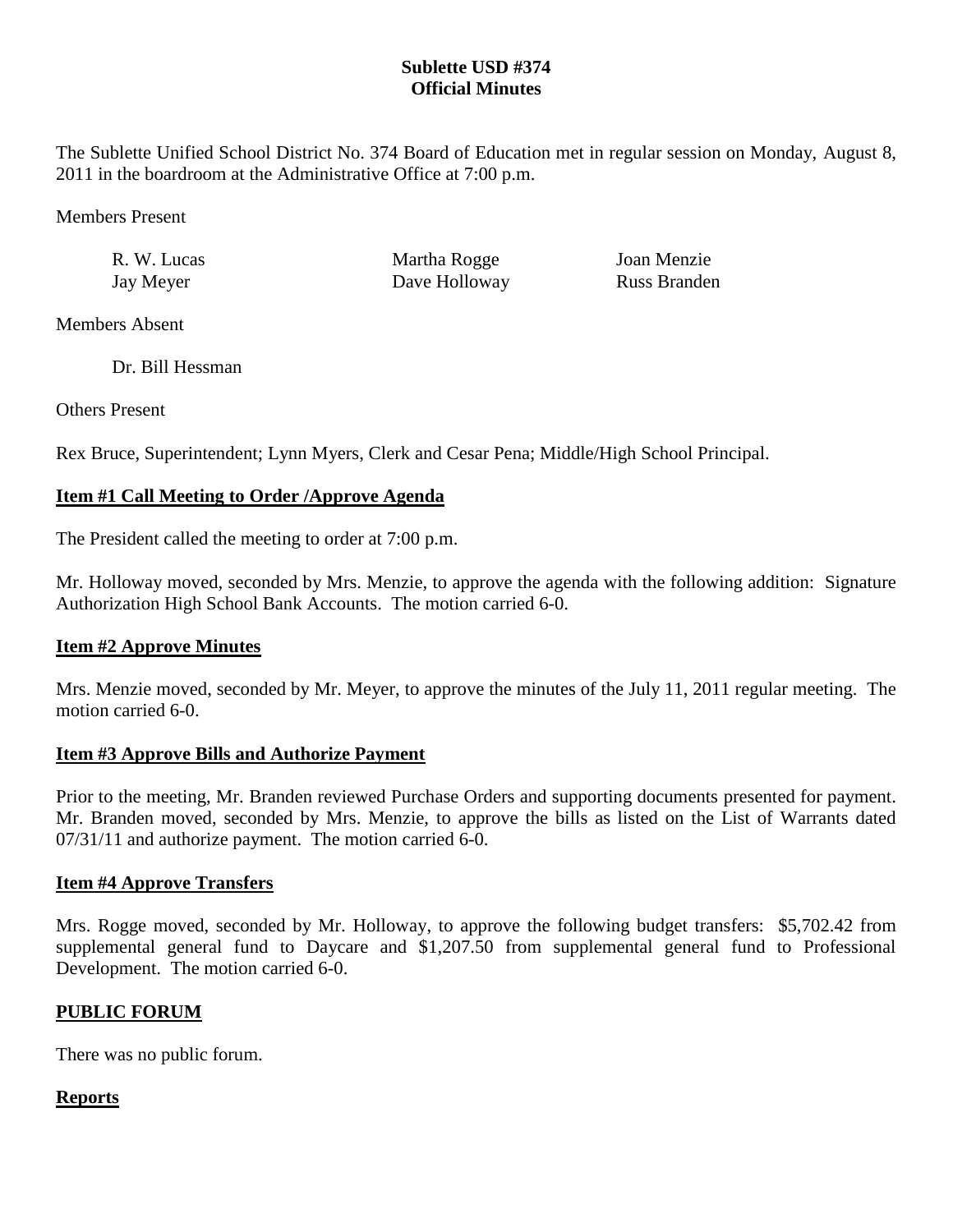Board Minutes Page 2 August 8, 2011

### Curriculum

The Curriculum Committee and SACS do not meet in the summer.

### **Principals**

Mrs. Myers was in Wichita, Kansas at a  $21<sup>st</sup>$  Century After School Grant meeting.

Mr. Pena gave the middle school/high school report.

#### SWPRSC/HPEC

Mr. Meyer reported on the SWPRSC Board meeting. Mr. Lucas reported on the HPEC meeting.

#### Superintendent:

Mr. Bruce discussed the progress of the heating/air conditioning installation at the elementary school, state testing monitoring and the possibility of digital yearbooks.

### **Item #5 Executive Session – Non-elected Personnel**

Mrs. Holloway moved, seconded by Mrs. Menzie, to go into executive session to discuss non-elected personnel, in order protect the privacy interest of an identifiable individual(s), to include Mr. Bruce in executive session, and to reconvene to open session in the boardroom at 7:55 p.m. The motion carried 6-0.

The Board reconvened to open session at 7:55 p.m.

### **Item #5a Signature Authorization High School Bank Accounts**

Mr. Holloway moved, seconded by Mr. Meyer, to authorize Mike Lower to sign on the High School Activity Fund, account #266108 and the High School Petty Cash, account #298212 at Centera Bank. The motion carried 6-0.

### **Item #6 Executive Session - Negotiations Executive Session**

Mr. Holloway moved, seconded by Mrs. Menzie, to go into executive session to discuss negotiations, to include Mr. Bruce in executive session, and to reconvene to open session in the boardroom at 8:05 p.m. The motion carried 6-0.

The Board reconvened to open session at 8:05 p.m.

Mr. Holloway left the meeting.

### **Item #7 Contract Approval**

Mr. Branden moved, seconded by Mrs. Menzie, to approve the following contracts: Mikelyn Holloway, elementary counselor; Michelle Escarcega, high school ESL para; Lindsay Fitzgerald, nurse; and Sumr Robinett, assistant middle school volleyball coach. The motion carried 5-0.